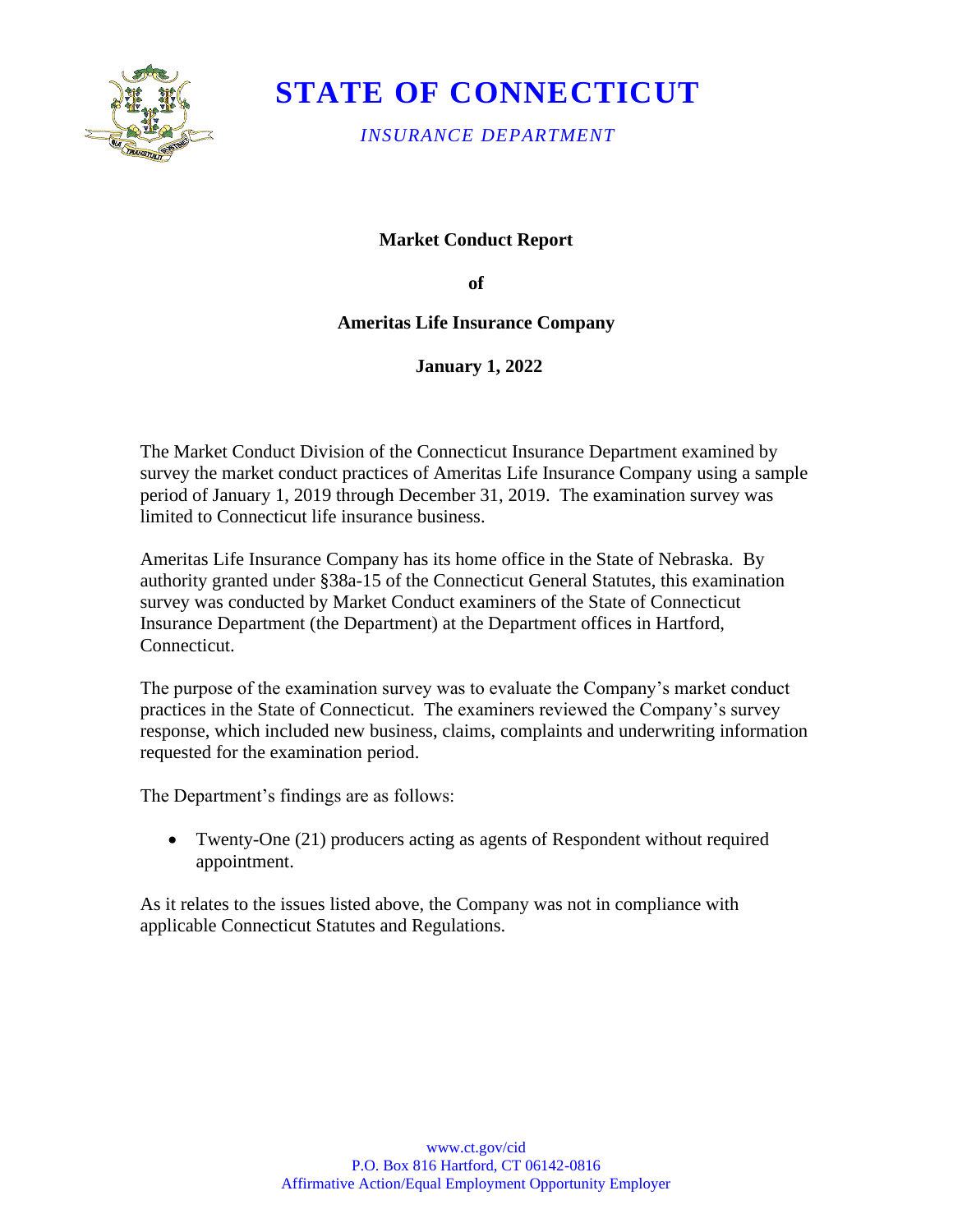

## **STATE OF CONNECTICUT**

*INSURANCE DEPARTMENT* 

### -------------------------------------------------------x IN THE MATTER OF: DOCKET MC 21-108 AMERITAS LIFE INSURANCE COMPANY: -------------------------------------------------------x

### STIPULATION AND CONSENT ORDER

It is hereby stipulated and agreed between Ameritas Life Insurance Company and the State of Connecticut Insurance Department by and through Andrew N. Mais, Insurance Commissioner, to wit:

I

WHEREAS, pursuant to a Market Conduct examination, the Insurance Commissioner alleges the following with respect to Ameritas Life Insurance Company:

- 1. Ameritas Life Insurance Company, hereinafter referred to as Respondent, is domiciled in the State of Nebraska and is licensed to transact life and health insurance in the State of Connecticut. The NAIC company code number is 61301.
- 2. From August 1, 2021 through October 28, 2021, the Department conducted an examination of Respondent's market conduct practices in the State of Connecticut covering the period from January 1, 2019 through December 31, 2019.
- 3. During the period under examination, Respondent failed to follow established practices and procedures to ensure compliance with statutory requirements, resulting in the instance of:
	- a) Twenty-One (21) producers acting as agents of Respondent without required appointment.
- 4. The conduct as described above violates §38a-702m of the Connecticut General Statutes, and constitutes cause for the imposition of a fine or other administrative penalty under §38a-2 and §38a-774 of the Connecticut General Statutes.

1. WHEREAS, Respondent admits to the allegations contained in paragraphs three and four of Article I of this Stipulation; and

> <www.ct.gov/cid> P.O. Box 816 Hartford, CT 06142-0816 Affirmative Action/Equal Employment Opportunity Employer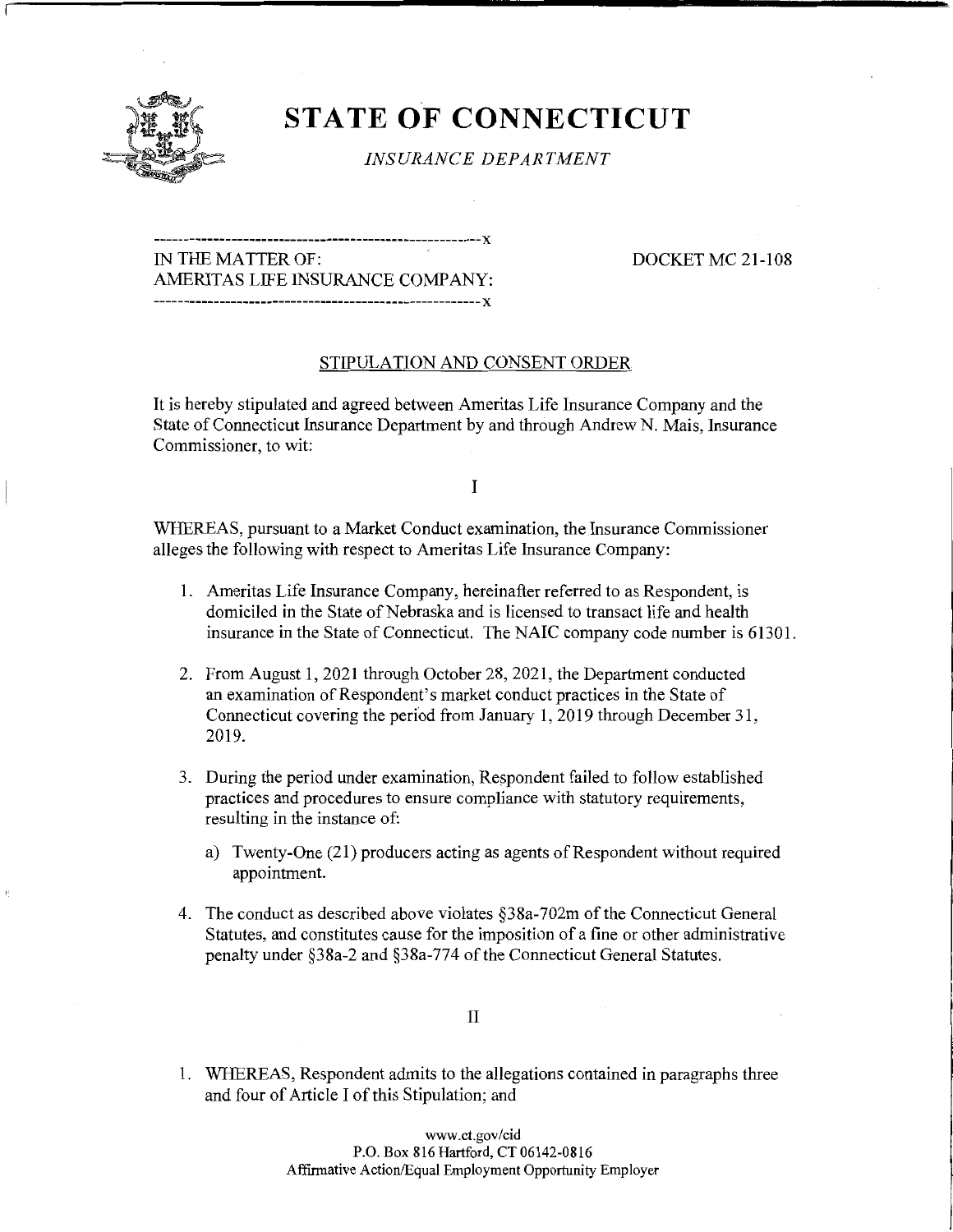- 2. WHEREAS, Respondent agrees to undertake a complete review of its practices and procedures to enhance compliance with Connecticut statutes in the areas of concern, as described in the Market Conduct Report and this Stipulation; and
- 3. WHEREAS, Respondent agrees to provide the Insurance Commissioner with a summary of actions taken to comply with the recommendations in the Market Conduct Report within ninety (90) days of the date of this document; and
- 4. WHEREAS, Respondent agrees to pay a fine in the amount of\$31,500 for the alleged violations described herein; and
- 5. WHEREAS, Respondent, being desirous of terminating this proceeding without the necessity of a formal proceeding or further litigation, does consent to the making of this Consent Order and voluntarily waives:
	- a. any right to a hearing; and
	- b. any requirement that the Insurance Commissioner's decision contain a statement of findings of fact and conclusions of law; and
	- c. any and all rights to object to or challenge before the Insurance Commissioner or in any judicial proceeding any aspect, provision or requirement of this Stipulation.

NOW THEREFORE, upon the consent of the parties, it is hereby ordered and adjudged:

- 1. That the Insurance Commissioner has jurisdiction of the subject matter of this administrative proceeding.
- 2. That Respondent is fined the sum of Thirty-One Thousand Five-Hundred Dollars (\$31,500) for the violations herein above described.

Ameritas Life Insurance Company

 $By:   
\nW   
\nH<sub>symm</sub> (Representative of Insurance Company)$